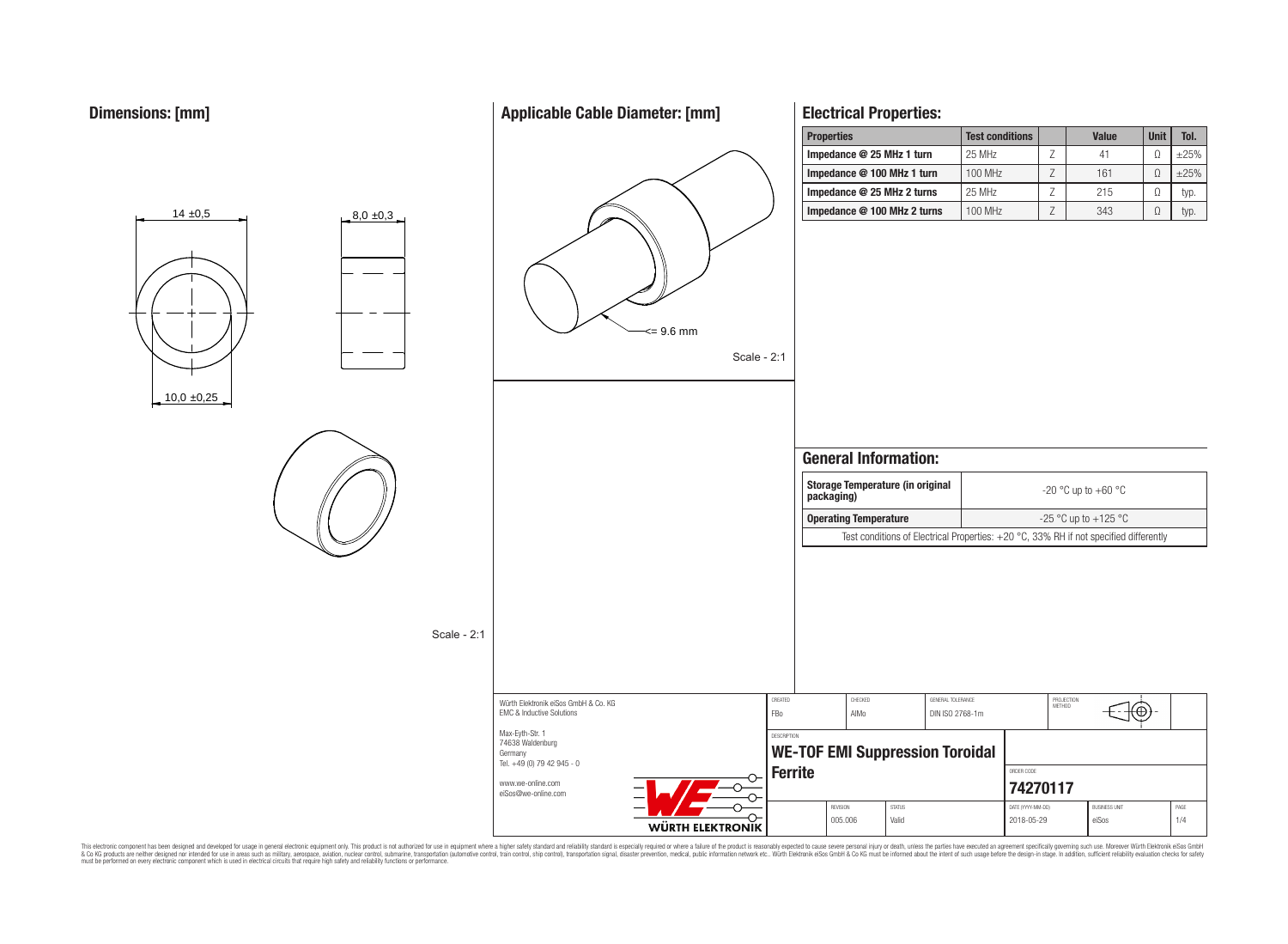| <b>Properties</b>           |              | <b>Value</b> |                |      |  |  |  |  |  |  |
|-----------------------------|--------------|--------------|----------------|------|--|--|--|--|--|--|
| <b>Cable Diameter Max.</b>  |              | 9.6          | mm             |      |  |  |  |  |  |  |
| <b>Material</b>             |              | 3 W 800      |                |      |  |  |  |  |  |  |
| <b>Initial Permeability</b> | $\mu_i$      | 800          |                | typ. |  |  |  |  |  |  |
| <b>Curie Temperature</b>    | $\cap$<br>٠. | 140          | $\circ$ $\cap$ | typ. |  |  |  |  |  |  |
| <b>Test Cable</b>           |              | AWG26        |                |      |  |  |  |  |  |  |
| <b>Test Cable Length</b>    |              | 165          | mm             |      |  |  |  |  |  |  |

**General Properties: Typical Impedance Characteristics:**



This electronic component has been designed and developed for usage in general electronic equipment only. This product is not authorized for subserved requipment where a higher selection equipment where a higher selection

Germany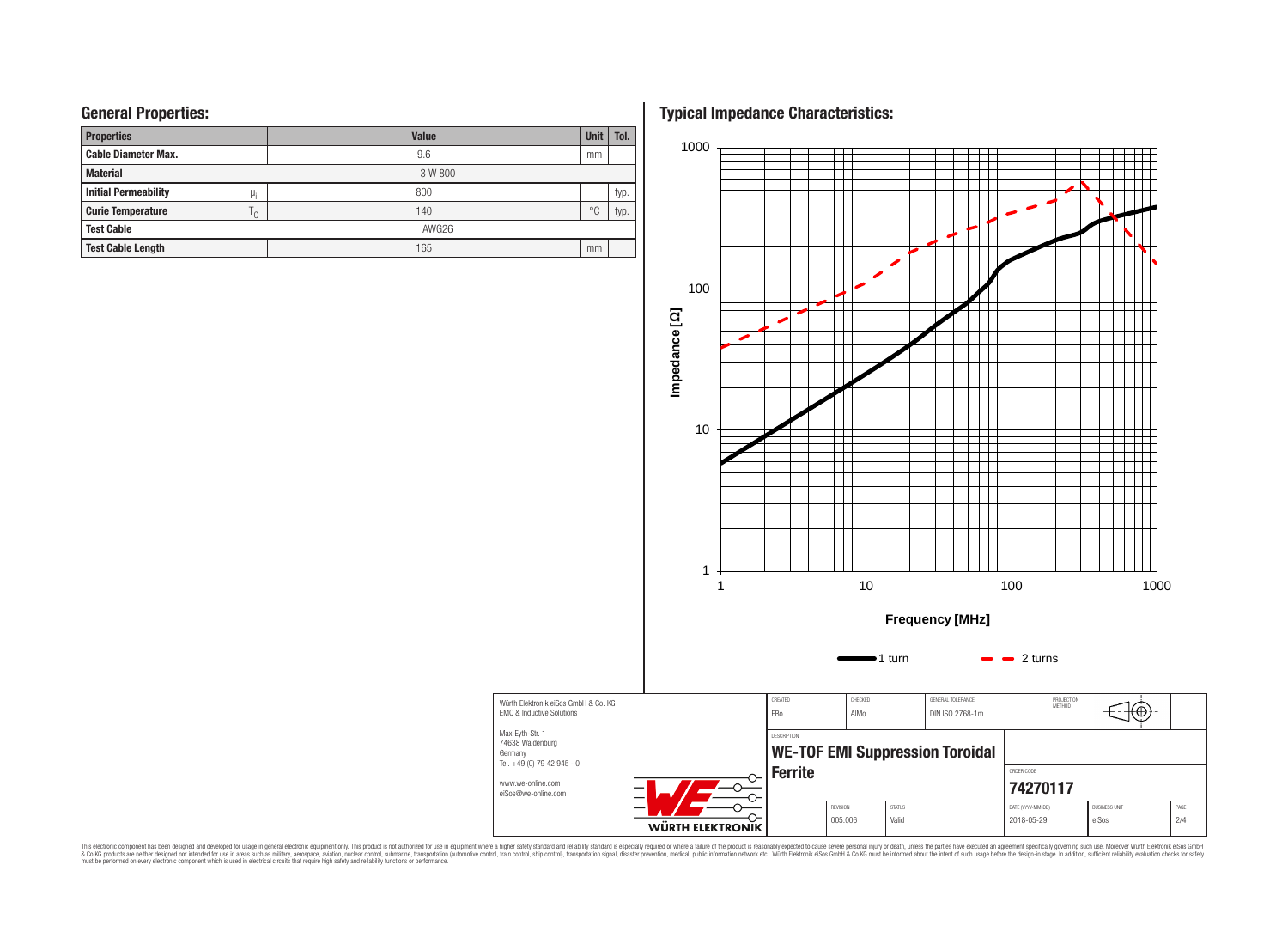# **Cautions and Warnings:**

# **The following conditions apply to all goods within the product series of WE-TOF of Würth Elektronik eiSos GmbH & Co. KG:**

### **General:**

All recommendations according to the general technical specifications of the data sheet have to be complied with.

The usage and operation of the product within ambient conditions, which probably alloy or harm the component surface, has to be avoided.

If the product is molded in costumer applications, the molding material might shrink during and after hardening. The product is exposed to the pressure of the molding material with the effect that the ferrite body is possibly damaged by this pressure and so the electrical as well as the mechanical characteristics are endangered to be affected. After the molding material is cured, the ferrite body of the product have to be checked if any reduced electrical or mechanical functions or destructions have occurred.

The responsibility for the applicability of customer specific products and use in a particular customer design is always within the authority of the customer. All technical specifications for standard products do also apply to customer specific products. Cleaning agents that are used to clean the customer application might damage or change the characteristics of the component or body.

The usage in acidly as well as salted environment can be the reason for oxide (rust) at the surface of the ferrite body, damage or changes at the characteristics of the material. The acidly or salted environment could have a negative effect on the long turn function of the product.

Direct mechanical impact to the product shall be prevented as the ferrite material of the ferrite body could flake or in the worst case it could break.

### **Product specific:**

Follow all instructions mentioned in the data sheet, especially:

• Violation of the technical product specifications such as exceeding the maximal outer diameter of the cable will void the warranty.

The general and product specific cautions comply with the state of the scientific and technical knowledge and are believed to be accurate and reliable; however, no responsibility is assumed for inaccuracies or incompleteness.

| Würth Elektronik eiSos GmbH & Co. KG<br><b>FMC &amp; Inductive Solutions</b> |                  | CREATED<br><b>FBo</b>                                                   | CHECKED<br>AIMo            |                        | GENERAL TOLERANCE<br>DIN ISO 2768-1m |                                 | PROJECTION<br><b>METHOD</b> | ⊥t⊕→                          |             |
|------------------------------------------------------------------------------|------------------|-------------------------------------------------------------------------|----------------------------|------------------------|--------------------------------------|---------------------------------|-----------------------------|-------------------------------|-------------|
| Max-Eyth-Str. 1<br>74638 Waldenburg<br>Germany<br>Tel. +49 (0) 79 42 945 - 0 |                  | DESCRIPTION<br><b>WE-TOF EMI Suppression Toroidal</b><br><b>Ferrite</b> |                            |                        |                                      |                                 |                             |                               |             |
| www.we-online.com<br>eiSos@we-online.com                                     |                  |                                                                         |                            |                        |                                      | ORDER CODE<br>74270117          |                             |                               |             |
|                                                                              | WÜRTH ELEKTRONIK |                                                                         | <b>REVISION</b><br>005.006 | <b>STATUS</b><br>Valid |                                      | DATE (YYYY-MM-DD)<br>2018-05-29 |                             | <b>BUSINESS UNIT</b><br>eiSos | PAGE<br>3/4 |

This electronic component has been designed and developed for usage in general electronic equipment only. This product is not authorized for use in equipment where a higher safety standard and reliability standard is espec & Ook product a label and the membed of the seasuch as marked and as which such a membed and the such assume that income in the seasuch and the simulation and the such assume that include to the such a membed and the such